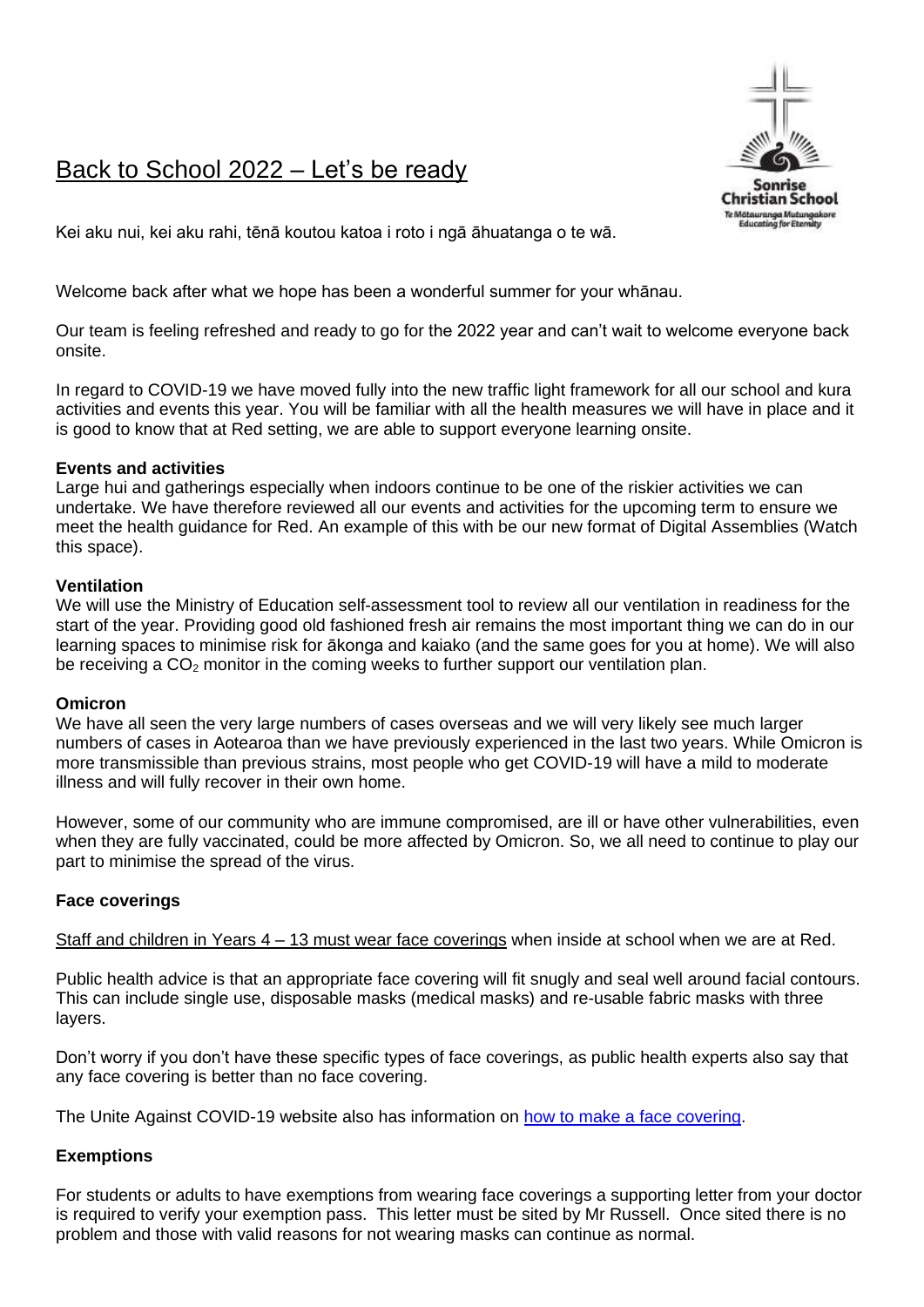# **Vaccination for five- to 11-year-olds**

Vaccination including a booster shot, remains an important tool to help prevent the most serious harm from the COVID-19 virus. If children and young adults who have been vaccinated do develop COVID-19, they are far less likely to get seriously ill and less likely to transmit the virus to others.

Sonrise Christian School will **not** be providing onsite vaccinations, as there are many options and opportunities for families who wish to be vaccinated to go and make this considered decision around town.

#### **Managing cases in our school**

We have a good contact tracing system in place so that if there is a confirmed case who has been at school while infectious, we can quickly identify who was a close contact of that person. We will then quickly advise those contacts of what they need to do.

Only if the Ministry of Health or the Ministry of Education advises to do so, would we consider closing a physical onsite school and moving to distance learning for everyone. At Red we will keep everyone learning onsite for as long as we can.

Please make sure your contact details we have on file are up to date, so we can get in touch with you if needed.

# **Preparing for COVID-19**

You can also prepare for COVID-19, making sure you and your household have a plan and know what to do. This will mean your whānau and community can help each other if needed. Find out more here:

- [Be prepared for COVID-19](https://covid19.govt.nz/prepare-and-stay-safe/be-prepared-for-covid-19/)
- [Download the COVID-19 Readiness Checklist](https://covid19.govt.nz/assets/resources/posters/COVID-19-Readiness-Checklist.pdf) [PDF, 121 KB]
- [What to expect when self-isolating at home](https://covid19.govt.nz/isolation-and-care/what-to-expect-when-self-isolating-at-home/)

# **Self-isolating at home because of COVID-19**

Many people will be able to manage self-isolation with help from friends and whānau, but there is help available if you need it – both with health support and access to food and other essentials.

- [What to expect when self-isolating at home | Unite against COVID-19 \(covid19.govt.nz\)](https://covid19.govt.nz/isolation-and-care/what-to-expect-when-self-isolating-at-home/)
- [Getting extra support if you have COVID-19 or are self-isolating | Unite against COVID-19](https://covid19.govt.nz/isolation-and-care/getting-extra-support-if-you-have-covid-19-or-are-self-isolating/)  [\(covid19.govt.nz\)](https://covid19.govt.nz/isolation-and-care/getting-extra-support-if-you-have-covid-19-or-are-self-isolating/)
- COVID-19 positive [managing your symptoms | Health Navigator NZ](https://www.healthnavigator.org.nz/health-a-z/c/covid-19-positive-managing-your-symptoms/)

If you know anyone in your community affected by COVID-19 and who may need help, such as food and other financial assistance, Work and Income has a range of [supports available for individuals, families,](https://workandincome.govt.nz/covid-19/)  [employers and self-employed people affected by COVID-19.](https://workandincome.govt.nz/covid-19/)

# **Work and Income support**

The beginning of the year can be a tough time for parents who are faced with many costs and it is important you are aware of what assistance you may be able to get from Work and Income. These are available to people on a low income as well as those on a benefit.

[Check what you might get here](https://check.msd.govt.nz/)

- [School costs](https://www.workandincome.govt.nz/eligibility/children/school-costs.html)
- [Out of School Care and Recreation \(OSCAR\) Subsidy](https://www.workandincome.govt.nz/products/a-z-benefits/oscar-subsidy.html)
- **[Other Childcare Assistance](https://www.workandincome.govt.nz/providers/childcare-assistance/index.html)**
- [School and Year Start-up Payment](https://www.workandincome.govt.nz/products/a-z-benefits/school-and-year-start-up-payment.html) (for people getting Orphan's Benefit or Unsupported Child's Benefit)
- [Help with living costs \(including food and rent/mortgage\)](https://www.workandincome.govt.nz/eligibility/living-expenses/index.html)

Use the links above or call 0800 559 009 to find out more, or to apply.

MoneyTalks can assist with [free budgeting and debt help](https://www.moneytalks.co.nz/)